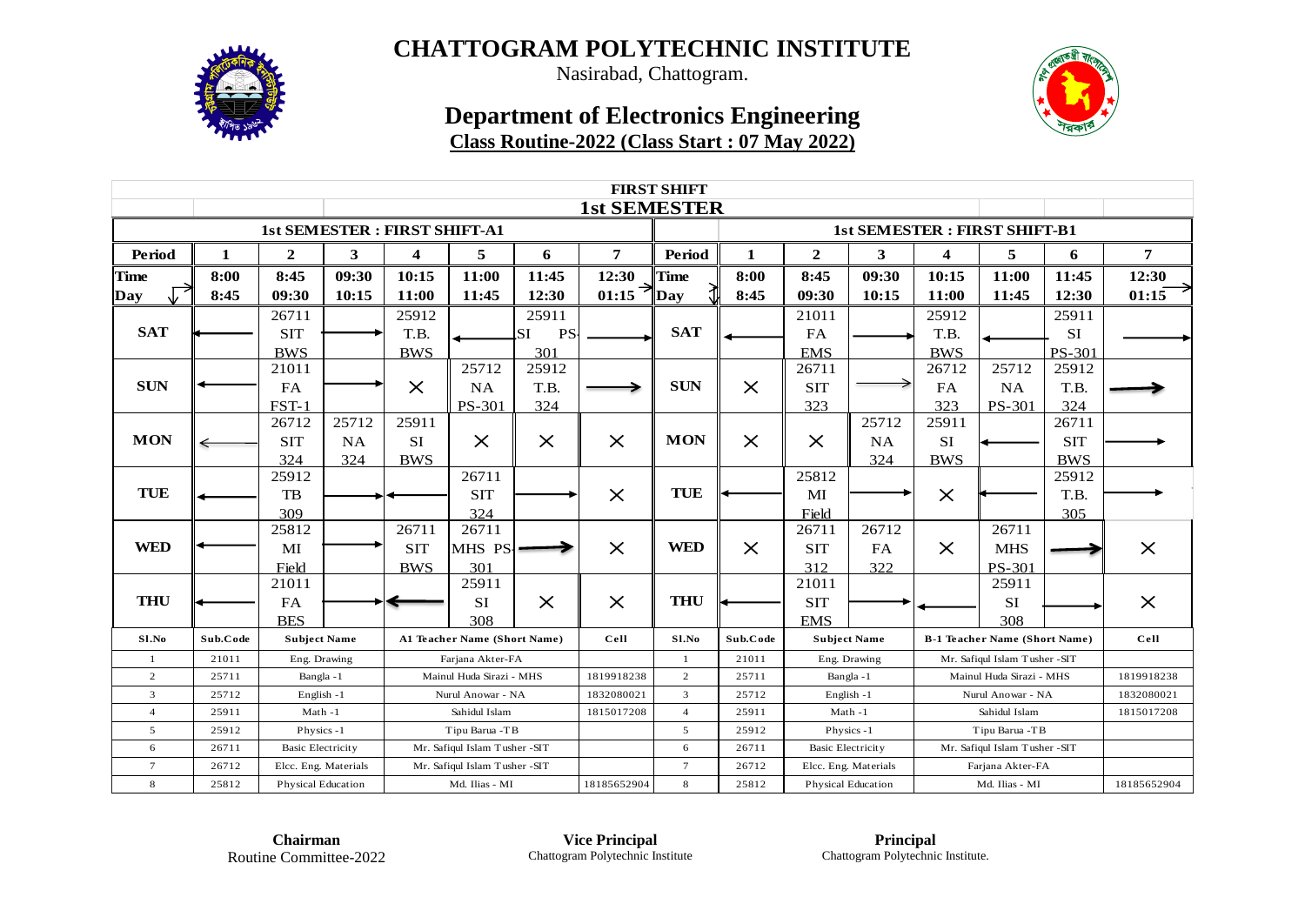

Nasirabad, Chattogram.

### **Department of Electronics Engineering Class Routine-2022 (Class Start : 07 May 2022)**



|             | <b>First SHIFT</b>           |                                   |                            |                                  |                                     |                                  |              |  |                              |                                    |                            |                                   |                                    |                                                          |  |  |  |  |  |
|-------------|------------------------------|-----------------------------------|----------------------------|----------------------------------|-------------------------------------|----------------------------------|--------------|--|------------------------------|------------------------------------|----------------------------|-----------------------------------|------------------------------------|----------------------------------------------------------|--|--|--|--|--|
|             |                              |                                   |                            |                                  |                                     |                                  | 3rd SEMESTER |  |                              |                                    |                            |                                   |                                    |                                                          |  |  |  |  |  |
|             |                              |                                   | <b>FIRST SHIFT-A1</b>      |                                  |                                     |                                  |              |  |                              |                                    | <b>FIRST SHIFT-B1</b>      |                                   |                                    | $\overline{7}$<br>12:30<br>01:15<br>$\times$<br>$\times$ |  |  |  |  |  |
| Period      |                              | $\boldsymbol{2}$                  | $\mathbf{3}$               | 4                                | 5                                   | 6                                | 7            |  | 1                            | $\boldsymbol{2}$                   | 3                          | 4                                 | 5                                  | 6                                                        |  |  |  |  |  |
| <b>Time</b> | 08:00                        | 08:45                             | 09:30                      | 10:15                            | 11:00                               | 11:45                            | 12:30        |  | 08:00                        | 08:45                              | 09:30                      | 10:15                             | 11:00                              | 11:45                                                    |  |  |  |  |  |
| Day         | 08:45                        | 09:30                             | 10:15                      | 11:00                            | 11:45                               | 12:30                            | ⇥<br>01:15   |  | 08:45                        | 09:30                              | 10:15                      | 11:00                             | 11:45                              | 12:30                                                    |  |  |  |  |  |
| <b>SAT</b>  | $\times$                     | $\times$                          | $\times$                   | 66731<br><b>UB</b><br><b>BES</b> | 65811<br><b>SMN</b><br>Audi         | $\times$                         | $\times$     |  | $\times$                     | $\times$                           | $\times$                   | 66732<br><b>SIT</b><br><b>EMS</b> | 65811<br><b>SMN</b><br><b>Audi</b> | $\times$                                                 |  |  |  |  |  |
| <b>SUN</b>  | 65931<br>MU<br><b>Audi</b>   | 65811<br><b>SMN</b><br>Audi       |                            | $\times$                         |                                     | 66731<br><b>UB</b><br><b>BES</b> |              |  | 65931<br>MU<br><u>Audi</u>   | 65811<br><b>SMN</b><br><b>Audi</b> |                            |                                   | 66732<br><b>SIT</b><br><b>EMS</b>  |                                                          |  |  |  |  |  |
| <b>MON</b>  |                              | 66733<br>RC<br>216                |                            | 66731<br><b>UB</b><br>311        |                                     | 65722<br>SC<br><b>PS-301</b>     |              |  | 66731<br>UB<br>312           | 66731<br><b>UB</b><br>312          | 66732<br><b>SIT</b><br>312 | $\times$                          |                                    | 65722<br>SC<br><b>PS-301</b>                             |  |  |  |  |  |
| <b>TUE</b>  |                              | 66732<br><b>SIT</b><br><b>BWS</b> |                            | 65922<br>KN<br>317               |                                     | 65931<br>MU<br>210               |              |  |                              | 66731<br><b>UB</b><br><b>EMS</b>   |                            | 65922<br>KN<br>317                |                                    | 65931<br>MU<br>210                                       |  |  |  |  |  |
| <b>WED</b>  | 65922<br>KN<br><b>PS-301</b> | $\times$                          | 66732<br><b>SIT</b><br>312 | 66731<br><b>UB</b><br>312        |                                     | 65922<br>KN<br><b>Phy Lab</b>    |              |  | 65922<br>KN<br><b>PS-301</b> |                                    | 66733<br>RC<br><b>EMS</b>  |                                   |                                    | 65922<br>KN<br><b>Che</b>                                |  |  |  |  |  |
| <b>THU</b>  | $\times$                     | $\times$                          | 65722<br><b>SC</b><br>306  | 66732<br><b>SIT</b><br>323       | 65922<br><b>KN</b><br><b>PS-301</b> | 65931<br>MU<br><b>PS-301</b>     |              |  | $\times$                     | $\times$                           | 65722<br><b>SC</b><br>306  | 66731<br><b>UB</b><br>315         | 65922<br>KN<br>301                 | 65931<br>MU<br><b>PS-301</b>                             |  |  |  |  |  |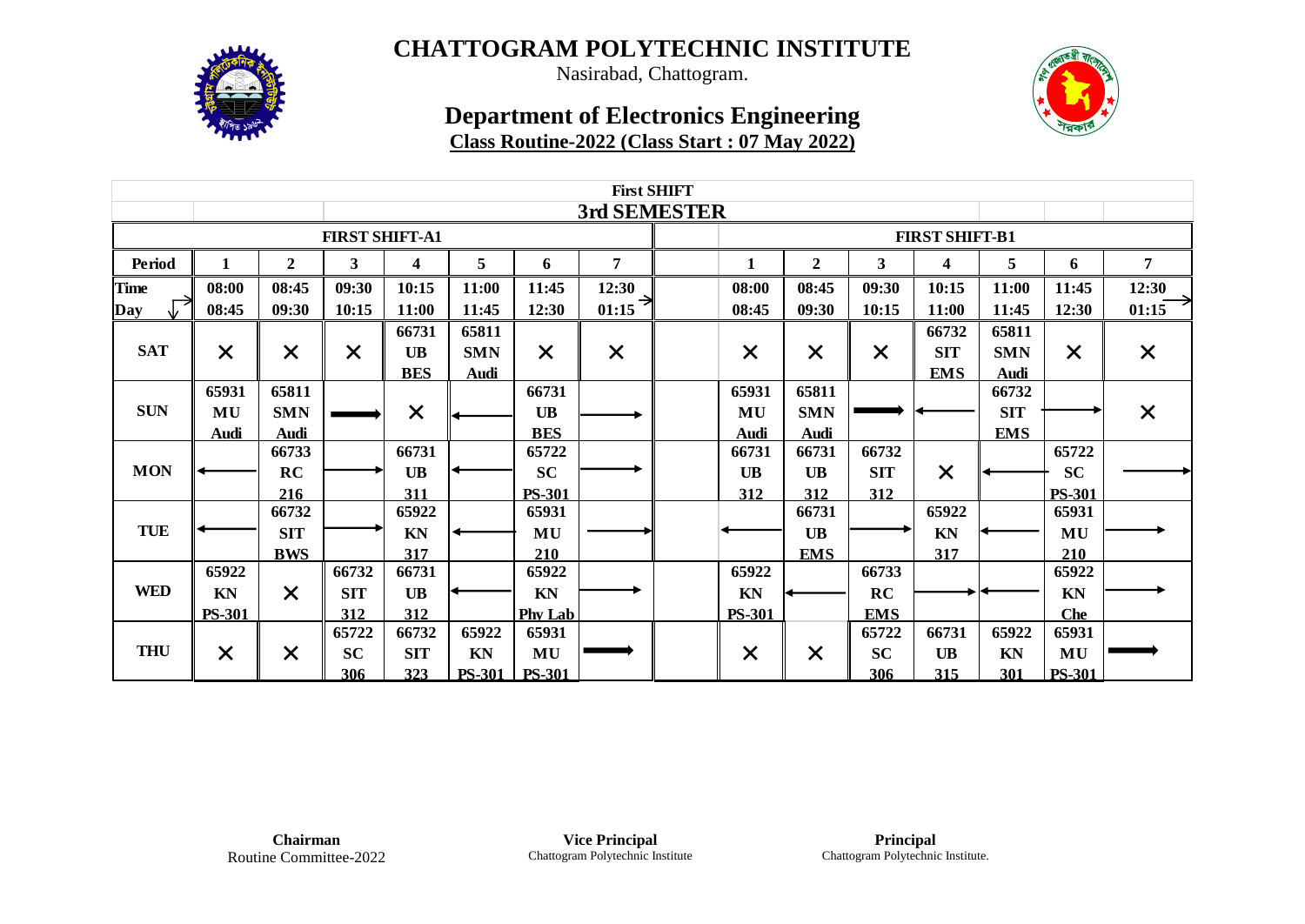

Nasirabad, Chattogram.

### **Department of Electronics Engineering Class Routine-2022 (Class Start : 07 May 2022)**



|             | <b>FIRST SHIFT</b> |                  |                       |            |          |            |              |  |          |                  |                       |            |            |                                                                  |                                  |  |  |  |  |  |
|-------------|--------------------|------------------|-----------------------|------------|----------|------------|--------------|--|----------|------------------|-----------------------|------------|------------|------------------------------------------------------------------|----------------------------------|--|--|--|--|--|
|             |                    |                  |                       |            |          |            | 5th SEMESTER |  |          |                  |                       |            |            |                                                                  |                                  |  |  |  |  |  |
|             |                    |                  | <b>FIRST SHIFT-A1</b> |            |          |            |              |  |          |                  | <b>FIRST SHIFT-B1</b> |            |            | 7<br>6<br>12:30<br>11:45<br>01:15<br>12:30<br>6856<br><b>SNL</b> |                                  |  |  |  |  |  |
| Period      |                    | $\boldsymbol{2}$ | $\mathbf{3}$          | 4          | 5        | 6          | 7            |  | 1        | $\boldsymbol{2}$ | 3                     | 4          | 5          |                                                                  |                                  |  |  |  |  |  |
| <b>Time</b> | 08:00              | 08:45            | 09:30                 | 10:15      | 11:00    | 11:45      | 12:30        |  | 08:00    | 08:45            | 09:30                 | 10:15      | 11:00      |                                                                  |                                  |  |  |  |  |  |
| Day         | 08:45              | 09:30            | 10:15                 | 11:00      | 11:45    | 12:30      | ⇥<br>01:15   |  | 08:45    | 09:30            | 10:15                 | 11:00      | 11:45      |                                                                  |                                  |  |  |  |  |  |
|             |                    |                  | 65851                 | 66752      |          | 66751      |              |  | 69054    |                  | 65851                 | 66753      |            |                                                                  |                                  |  |  |  |  |  |
| <b>SAT</b>  | $\times$           | $\times$         | TB                    | <b>SA</b>  |          | UB         |              |  | Si A     | $\times$         | TB                    | <b>FA</b>  |            |                                                                  |                                  |  |  |  |  |  |
|             |                    |                  | 212                   | 315        |          | <b>BES</b> |              |  | 315      |                  | 212                   | 309        |            | <b>DEL</b>                                                       | $\times$<br>$\times$<br>$\times$ |  |  |  |  |  |
|             |                    | 66752            |                       |            |          | 66856      |              |  |          | 69054            |                       | 6856       | 66752      |                                                                  |                                  |  |  |  |  |  |
| <b>SUN</b>  | $\times$           | <b>SA</b>        |                       | $\times$   |          | RD         |              |  | $\times$ | Si A             | $\times$              | <b>SNL</b> | RC         |                                                                  |                                  |  |  |  |  |  |
|             |                    | 315              |                       |            |          | <b>DEL</b> |              |  |          | 316              |                       | 316        | 316        |                                                                  |                                  |  |  |  |  |  |
|             |                    | 66856            | 66751                 |            |          | 66753      |              |  |          | 66753            |                       | 66751      | 66752      |                                                                  |                                  |  |  |  |  |  |
| <b>MON</b>  | $\times$           | RD               | <b>MSI</b>            | $\times$   |          | <b>FA</b>  |              |  |          | <b>FA</b>        |                       | <b>MSI</b> | RC         | $\times$                                                         |                                  |  |  |  |  |  |
|             |                    | 316              | 316                   |            |          | <b>EMS</b> |              |  |          | <b>EMS</b>       |                       | 312        | 312        |                                                                  |                                  |  |  |  |  |  |
|             |                    |                  | 66753                 | 65851      | 69054    |            |              |  |          |                  |                       | 65851      |            | 66751                                                            |                                  |  |  |  |  |  |
| <b>TUE</b>  | $\times$           |                  | <b>FA</b>             | TB         | Si A     | $\times$   | $\times$     |  | $\times$ | $\times$         | $\times$              | TB         |            | RC                                                               |                                  |  |  |  |  |  |
|             |                    |                  | 310                   | 216        | 312      |            |              |  |          |                  |                       | 216        |            | <b>EMS</b>                                                       |                                  |  |  |  |  |  |
|             |                    | 66751            |                       | 66856      |          |            |              |  |          |                  | 66753                 | 66571      |            | 66752                                                            |                                  |  |  |  |  |  |
| <b>WED</b>  | $\times$           | <b>MSI</b>       |                       | RD         | $\times$ | $\times$   | $\times$     |  | $\times$ | $\times$         | <b>FA</b>             | <b>MSI</b> |            | RC                                                               |                                  |  |  |  |  |  |
|             |                    | 316              |                       | 317        |          |            |              |  |          |                  | 312                   | <b>BES</b> |            | <b>EMS</b>                                                       |                                  |  |  |  |  |  |
|             |                    | 65851            |                       | 69054      |          | 66752      |              |  |          | 65851            |                       | 66856      | 66571      |                                                                  |                                  |  |  |  |  |  |
| <b>THU</b>  |                    | TB               |                       | Si A       |          | <b>SA</b>  |              |  |          | <b>TB</b>        |                       | <b>SNL</b> | <b>MSI</b> | $\times$                                                         |                                  |  |  |  |  |  |
|             |                    | <b>PS-301</b>    |                       | <b>EMS</b> |          | <b>EMS</b> |              |  |          | <b>PS-301</b>    |                       | 316        | 316        |                                                                  |                                  |  |  |  |  |  |

**Chairman** Routine Committee-2022

**Vice Principal** Chattogram Polytechnic Institute

**Principal** Chattogram Polytechnic Institute.